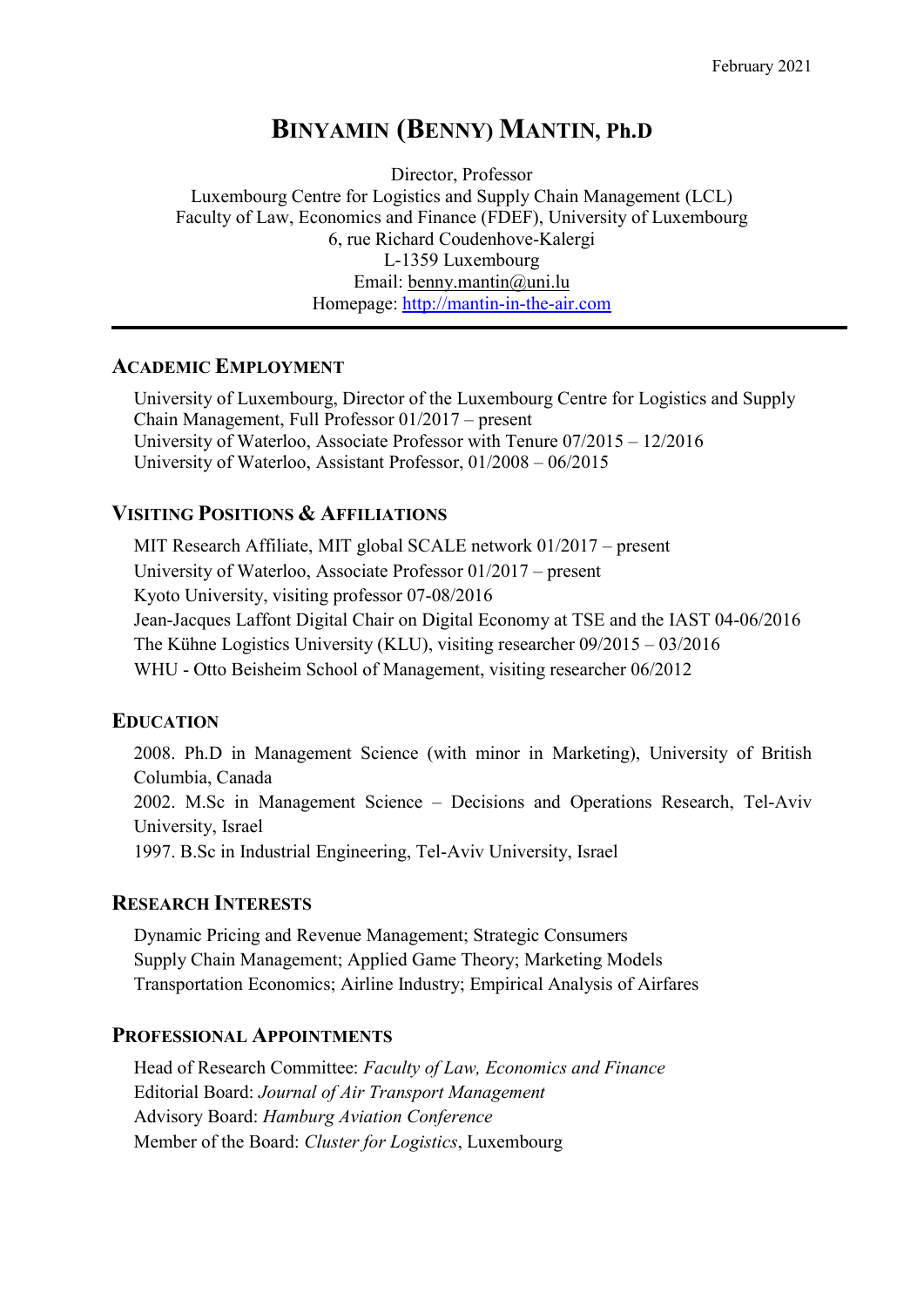Team leader: Research Luxembourg, COVID-19 Task Force, Work Package 13: Supply Chains and Logistics

#### REFEREED PUBLICATIONS

- [J.1] Aviv, Y., D. Hermel, and B. Mantin. Can Coupons Counteract Strategic Consumer Behavior? Forthcoming in the Journal of Revenue and Pricing Management.
- [J.2] Pan, X., B. Mantin, and M. Dresner. 2020. Pre-Hurricane Consumer Stockpiling and Post-Hurricane Product Availability: Empirical Evidence from Natural Experiments. Production and Operations Management, 29(10): 2350-2380.
- [J.3] Bock, S., B. Mantin, H-M Niemeier, P. J. Forsyth. 2020. Bankruptcy in international vs domestic markets: Evidence from the airline industry. Transportation Research Part A, 132: 728-743.
- [J.4] Mantin, B., and Veldman, J. 2019. Managing strategic inventories under investment in process improvement. European Journal of Operational Research, 279(3), 782-794.
- [J.5] Zhang Y., B. Mantin, and Y. Wu. 2019. Inventory Decisions in the Presence of Strategic Customers: Theory and Behavioral Evidence. Production and Operations Management, 28(2): 374-392.
- [J.6] Bock, S. P. Forsyth, H.-M. Niemeier, and B. Mantin. 2019. Chapter 11 and the Level Playing Field: Should Chapter 11 be Considered as a Subsidy? Journal of Air Transport Management, 74: 39-46.
- [J.7] Mantin, B. and E. Rubin. 2018. The Implications of Airfare Price Volatility on Transacted Prices, Sales and Revenue. Transportation Research Part E: Logistics and Transportation Review, 120:35-50.
- [J.8] Hermel, D. and B. Mantin. 2018. Selling to Strategic Consumers: on the Benefits of Valuation Uncertainty. Journal of Revenue and Pricing Management, 17(3): 146-165.
- [J.9] Jiang, L. and B. Mantin. 2017. Strategic Inventories with Quality Deterioration. European Journal of Operational Research, 258(1): 155-164.
- [J.10] Kremer, M., B. Mantin, and A. Ovchinnikov. 2017. Dynamic Pricing in the Presence of Strategic Consumers: Theory and Experiment (previous title: Strategic Consumer, Myopic Retailers). Production and Operations Management, 26(1): 116–133.
- [J.11] Jiang, L., S. Dimitrov, and B. Mantin. 2017. P2P Marketplaces and Retailing in the Presence of Consumers' Valuation Uncertainty. Production and Operations Management, 26(3): 509-524.
- [J.12] Mantin, B. and E. Rubin. 2016. Fare Prediction Websites and Transaction Prices: Empirical Evidence from the Airline Industry. Marketing Science, 35(4): 640-655.
- [J.13] Lin, M.H. and B. Mantin. 2015. Airport Privatization in International Inter-Hub and Spoke Networks. Economics of Transportation, 4(4): 189-199.
- [J.14] Adler, N. and B. Mantin. 2015. Airline Contracts, Government Regulation and the International Airline Market. Economics of Transportation, 4(3): 166-177.
- [J.15] Yang, L., S. Dimitrov, and B. Mantin. 2014. Forecasting sales of new virtual goods with the Elo rating system. Journal of Revenue and Pricing Management, 13: 457-469.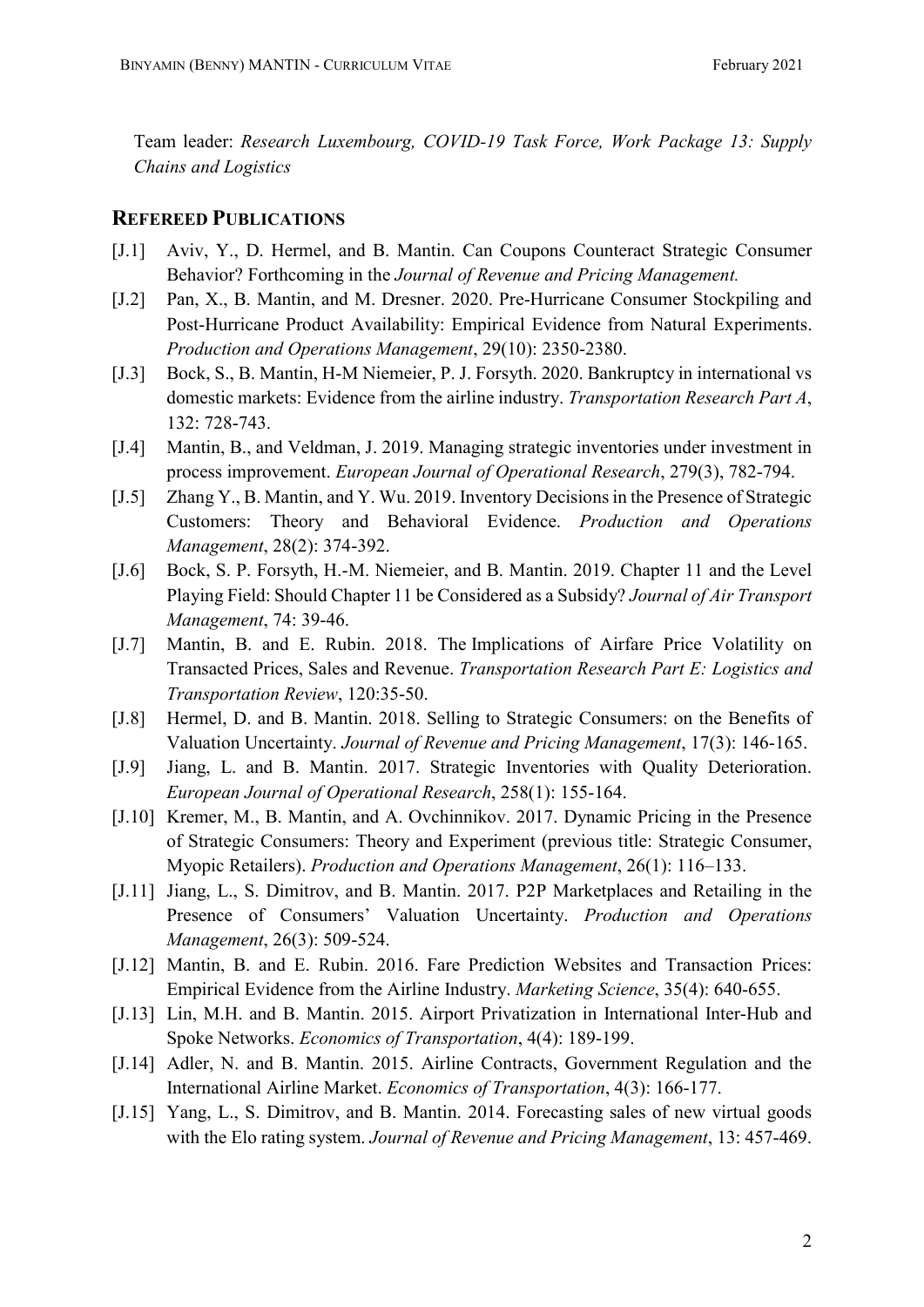- [J.16] Zschocke, M., B. Mantin, and E. Jewkes. 2014. The Effect of Competition on R&D Portfolio Investments. Production and Operations Management, 23(8): 1439-1449.
- [J.17] Gillen, D. and B. Mantin. 2014. The Importance of Concession Revenues in the Privatization of Airports. Transportation Research Part E: Logistics and Transportation Review, 68: 164-177.
- [J.18] B. Mantin, H. Krishnan, and T. Dhar. 2014. The Strategic Role of Third‐Party Marketplaces in Retailing. Production and Operations Management, 23(11): 1937- 1949.
- [J.19] Liu, J., B. Mantin, and H. Wang. 2013. Supply Chain Coordination with Customer Returns using Buyback Policy. International Journal of Production Economics, 148: 81-89.
- [J.20] Zschocke, M., B. Mantin, and E. Jewkes. 2013. Mature or emerging markets: Competitive duopoly investment decisions. European Journal of Operational Research, 228(3): 612-622.
- [J.21] Gillen, D. and B. Mantin. 2013. Transportation Infrastructure Management: One-and Two-sided Market Approaches. Journal of Transport Economics and Policy, 47(2): 207-227.
- [J.22] B. Mantin. 2012. Airport Complementarity: Private vs. Government Ownership and Welfare Gravitation, Transportation Research Part B, 46: 381-388.
- [J.23] Zschocke, M., B. Mantin, and E. Jewkes. 2012. Competitive Market Selection with Timing and Capacity Decisions. IEEE Transaction on Engineering Management, 60(1): 88-98.
- [J.24] Mantin, B. and E. Wang. 2012. Determinants of Profitability and recovery from shocks: the case of the U.S. domestic Airline Industry, Journal of Airline and Airport *Management*,  $2(1)$ ,  $1 - 33$ .
- [J.25] Rubin, E. and B. Mantin, B. 2012. Online Decision Aids and Airfare Pricing, *Electronic* Commerce Research and Applications, 11(2), 159 – 170.
- [J.26] Mantin, B. and D. Gillen. 2011. The Hidden Information Content of Price Movements, European Journal of Operational Research, 211(2): 385-393.
- [J.27] Mantin, B., D. Granot and F. Granot. 2011. Dynamic Pricing under First Order Markovian Competition, Naval Research Logistics, 58: 608-618.
- [J.28] Mantin, B. and B. Koo. 2010. Weekend Effect in Airfare Pricing, Air Transport Management, 16: 48-50.
- [J.29] Almehdawe, E. and B. Mantin. 2010. Vendor Managed Inventory with a Capacitated Manufacturer and Multiple Retailers: Retailer versus Manufacturer Leadership, International Journal of Production Economics, 128(1): 292-302.
- [J.30] Mantin, B. and B. Koo. 2009. Dynamic Price Dispersion in Airline Markets, Transportation Research Part E: Logistics and Transportation Review, 45: 1020-1029.
- [J.31] Gillen, D. and B. Mantin. 2009. Price Volatility in the Airline Markets, *Transportation* Research Part E: Logistics and Transportation Review, 45: 693-709.
- [J.32] Koo, B., B. Mantin, and P. O'Connor. 2009. Online Distribution of Airline Tickets: Should Airlines Adopt a Single or a Multi-Channel Approach?, Tourism Management. 32(1): 69-74.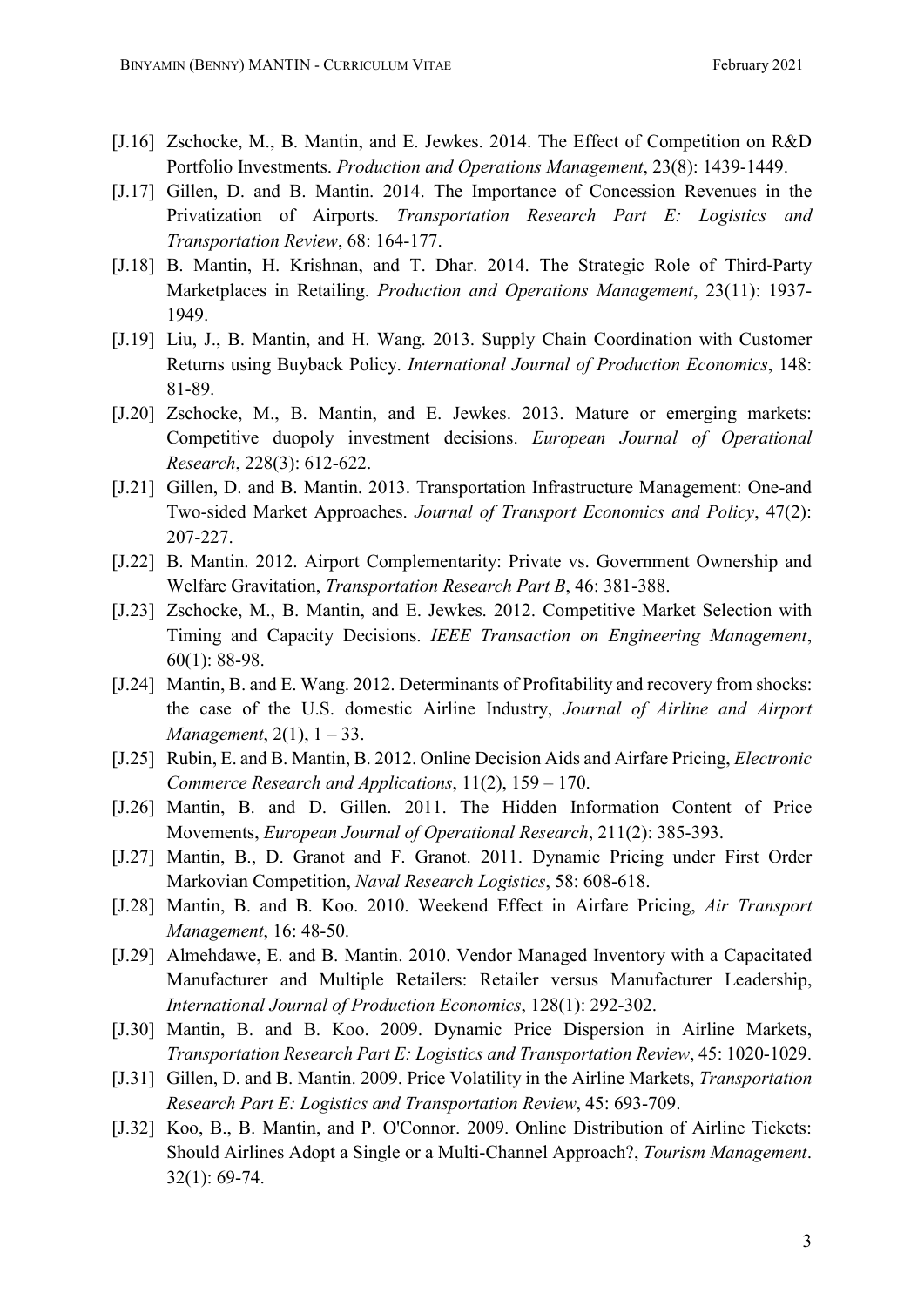[J.33] Mantin, B. and A. Tishler. 2004. The Structure of the Defence Industry and the Security Needs of the Country: a Differentiated Products Model, Defence and Peace Economics, Volume 15, Issue 5, pp. 397-419. (Leading article)

# PAPERS SUBMITTED TO REFEREED JOURNALS /UNDER REVISION

- [S.1] Pan, X., B. Mantin, and M. Dresner. Linking In-Store Product Availability with Consumer Stockpiling Behavior: Empirical Evidence from Hurricane Disasters.
- [S.2] Zschocke, M., B. Mantin, and E. Jewkes. Budget Constrained Multimarket Cournot Competition.
	- o Presented at POMS conference, Chicago April 2012
	- o Presented at P&OM conference, Amsterdam July 2012
- [S.3] Morlotti, C., B. Mantin, P. Malighetti and R. Redondi. Does Price Volatility Influence Demand of Revenue Managed Goods?

# REFEREED CONFERENCE PROCEEDINGS

- Bishop, W., A. Hurst, B. Mantin, and S. Bedi. 2015. An Experiential Learning Activity to Promote Skill Development in First Year Engineering Students. CEEA (Canadian Engineering Education Association) 2015 conference.
- D. Gillen and B. Mantin. On concession and congestion in two-sided airport markets. The  $16<sup>th</sup> HKSTS International Conference, December 2011, 8 pages.$
- Mantin B. and D. Gillen, Price Volatility in the Airline Markets: Wait or Buy? Proceedings of POMS  $20^{th}$  Annual Conference, Orlando, May 2009, 42 pages.
- Koo, B. and B. Mantin, Online distribution channels of airline tickets: To join or not to join Expedia? The 2009 International Joint Conferences on e-CASE and e-Technology, Singapore, January 2009, 20 pages.
- Rubin, E. and B. Mantin. 2008. Online Decision-Aids and Pricing: Empirical Analysis of the Airline Industry, ICIS (International Conference on Information Systems), Paris, December 2008, pp. 136-143 (acceptance rate: 24%).

# WORK IN PROGRESS

- [IP.1] Eynan, A. and B. Mantin. Market segmentation: pricing vs quality decisions.
	- o Presented at INFORMS conference, San-Francisco, 2014
	- o Presented at POMS conference, Washington, D.C., 2015
	- o Presented at POMS conference, Orlando, 2016
- [IP.2] Mantin, B., D. Gillen, and T. Toru. Dynamic Capacity Adjustments: The Case of Airline Markets.
	- o Presented at Kuhmo Nectar conference, Oslo, 2015
	- o Presented at INOFMRS conference, Nashville, 2016
- [IP.3] Gillen, D., B. Mantin, and T. Toru. Measuring Competition Intensity and Product Differentiation: Evidence from the Airline Industry.
	- o Presented at GARS workshop on "Current issues of aviation economics and policy", Worms, 2016.
	- o Presented at TBS seminar, Toulouse, 2016
	- o Presented at ENAC seminar, Toulouse, 2016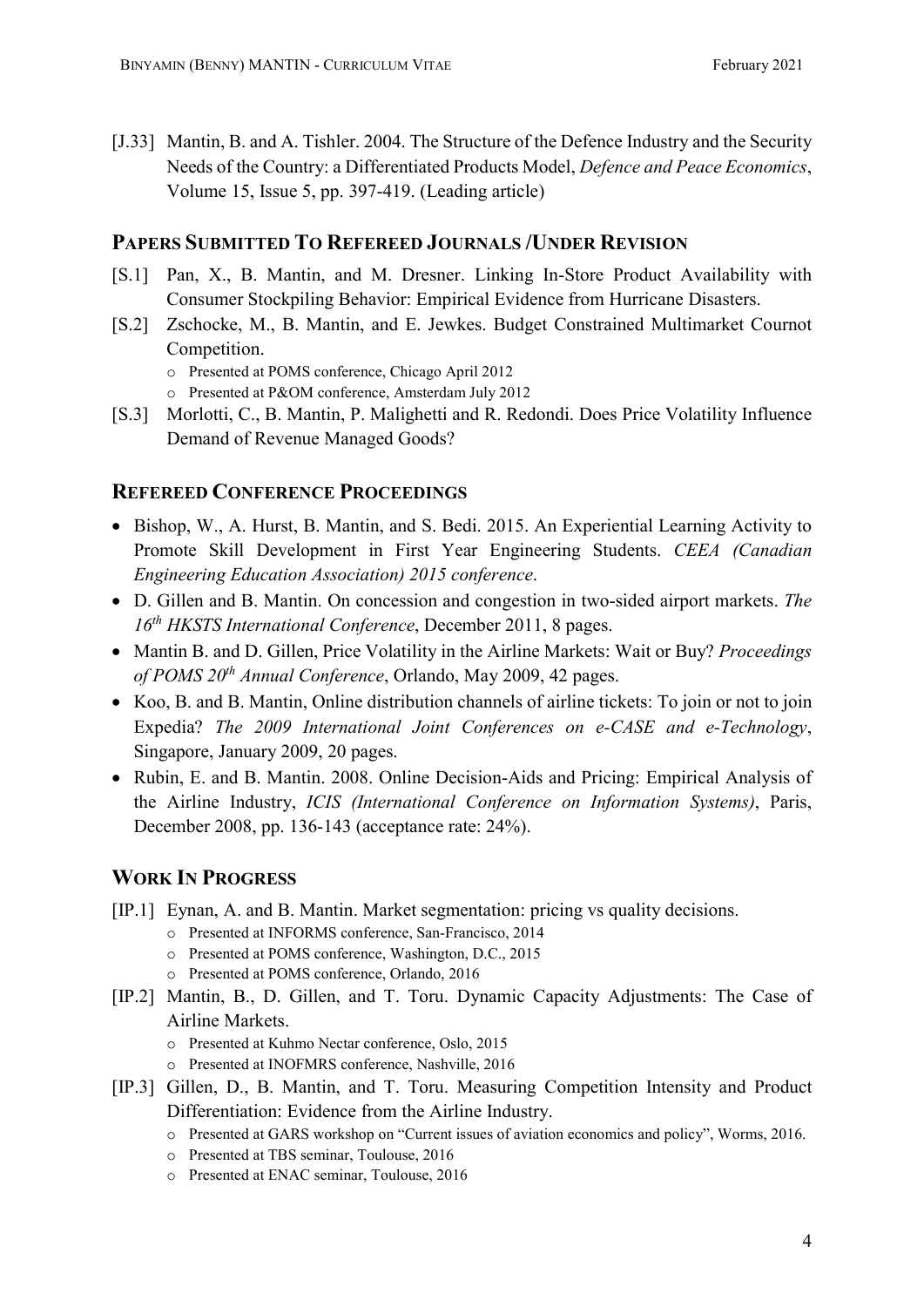- o Presented at Kyoto University seminar, 2016
- o Presented at GRIPS seminar, Tokyo, 2016

# WORKING PAPERS [IN HIBERNATION…]

- [WP.1]Meng, Y. and B. Mantin. Dynamic pricing under demand uncertainty in the presence of strategic consumers
	- o Presented at M&SOM conference, Michigan 2011
	- o Presented at POMS conference, Chicago April 2012
	- o Presented at P&OM conference, Amsterdam July 2012
	- o Presented at the Revenue Management and Pricing conference, Berlin, June 2012
- [WP.2]Lee, O. EM. and B. Mantin. Dynamic Pricing in The Presence of Strategic Consumer with Product and Intertemporal Substitution
- [WP.3]Mantin, B. and D. Granot. Dynamic Pricing in the Presence of Strategic Consumers and Inter-temporal Competition.
- [WP.4]Ramasra R. and B. Mantin. Inventory Decisions for the Price Setting Retailer: Extensions to the EOQ Setting.
- [WP.5]Mantin, B., On the Persistency of Price Volatility in Airline Markets.
- [WP.6]Czerny, A. I., P.-J. Jost, and B. Mantin. Pricing in Overlapping Transport Networks.
- [WP.7]Josefchak, P. and B. Mantin. Offsets and Public Procurement.
- [WP.8]Liu, J., B. Mantin, and H. Wang. Price and store assistance level decisions in the presence of consumer returns.

# **THESES**

- On the Effect of Competition and Strategic Consumer Behavior in Revenue Management, PhD thesis, University of British Columbia, 2008.
- The Structure of the Defense Industry and the Security Needs of the Country: a Differentiated Products Model, MSc thesis, Tel-Aviv University, 2002.

# KEYNOTES [SAMPLE]

- Inaugural lecture. October 2018.
- Pricing in Aviation and NDC. European Aviation Conference, Vienna, November 2019.
- Good Data for Good Research and Good Policy. European Aviation Conference, Vienna, November 2019.
- Modern European Logistics and multimodality. Maritime and logistics industry conference, 21 June 2018, Gdansk
- Greening Supply Chains. ICSHGEL conference, November 2018.
- The rise of AI: Preparing for the change. Luxembourg Analytics Summit 2018. https://www.analyticssummit.lu/

# INVITED WORKSHOPS

- ATARD Summer school, Poznan, September 2018.
- Air Transport Management. Kyoto University, Kyoto, August 2016.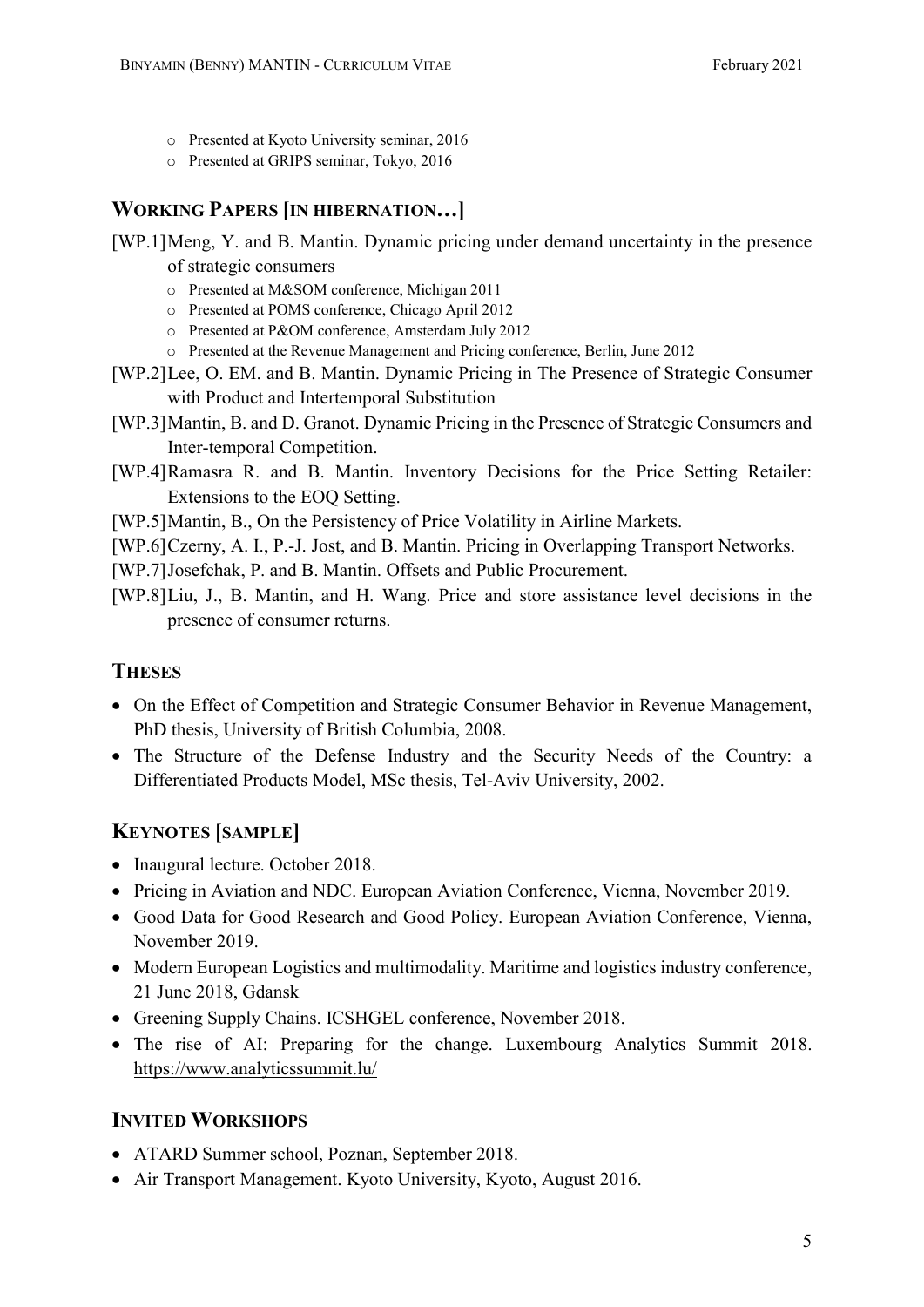Strategic Consumer Behaviour in Revenue Management, Toulouse School of Economics, Toulouse, June 2016.

# INVITED TALKS [SAMPLE]

- Strategic Behavior and Inventory Decisions in the Presence of a Waste Cost, University of Saskatchewan, Saskatoon, October 2019.
- Measuring Competition Intensity and Product Differentiation: Evidence From The Airline Industry, ATARD Workshop, Poznan, October 2018.
- Measuring Competition Intensity and Product Differentiation: Evidence from the Airline Industry. Hitotsubashi University, Tokyo, July 2016.
- Measuring Competition Intensity and Product Differentiation: Evidence from the Airline Industry. GRIPS seminar, Tokyo, July 2016.
- Measuring Competition Intensity and Product Differentiation: Evidence from the Airline Industry. Kyoto University seminar, Kyoto, July 2016.
- Measuring Competition Intensity and Product Differentiation: Evidence from the Airline Industry. ENAC seminar, Toulouse, June 2016.
- Measuring Competition Intensity and Product Differentiation: Evidence from the Airline Industry. TBS seminar, Toulouse, June 2016.
- P2P Marketplaces and Retailing in the Presence of Consumers' Valuation Uncertainty. TSE, Toulouse, May 2016.
- P2P Marketplaces and Retailing in the Presence of Consumers' Valuation Uncertainty. EBS, Wiesbaden, March 2016.
- Measuring Competition Intensity and Product Differentiation: Evidence from the Airline Industry. GARS workshop on "Current issues of aviation economics and policy", Worms, February 2016.
- Cutting edge revenue management as a critical success factor panelist at Hamburg Aviation Conference, February 2016.
- P2P Marketplaces and Retailing in the Presence of Consumers' Valuation Uncertainty. ESMT, Berlin, January 2016.
- Introduction to Revenue Management guest speaker at HSB's Air Transport Business Administration, Bremen, January 2016.
- P2P Marketplaces and Retailing in the Presence of Consumers' Valuation Uncertainty. KLU, Hamburg, November 2015.
- Benchmarking in Air Transport discussant at GARS workshop on Benchmarking in Public Utilities, HSB, Bremen, October 2015.
- P2P Marketplaces and Retailing in the Presence of Consumers' Valuation Uncertainty. University of Groningen, October 2015.
- Overhauling MSCI 100 Using a longitudinal backbone case, Engineering Integrative Learning, University of Waterloo, March 2015.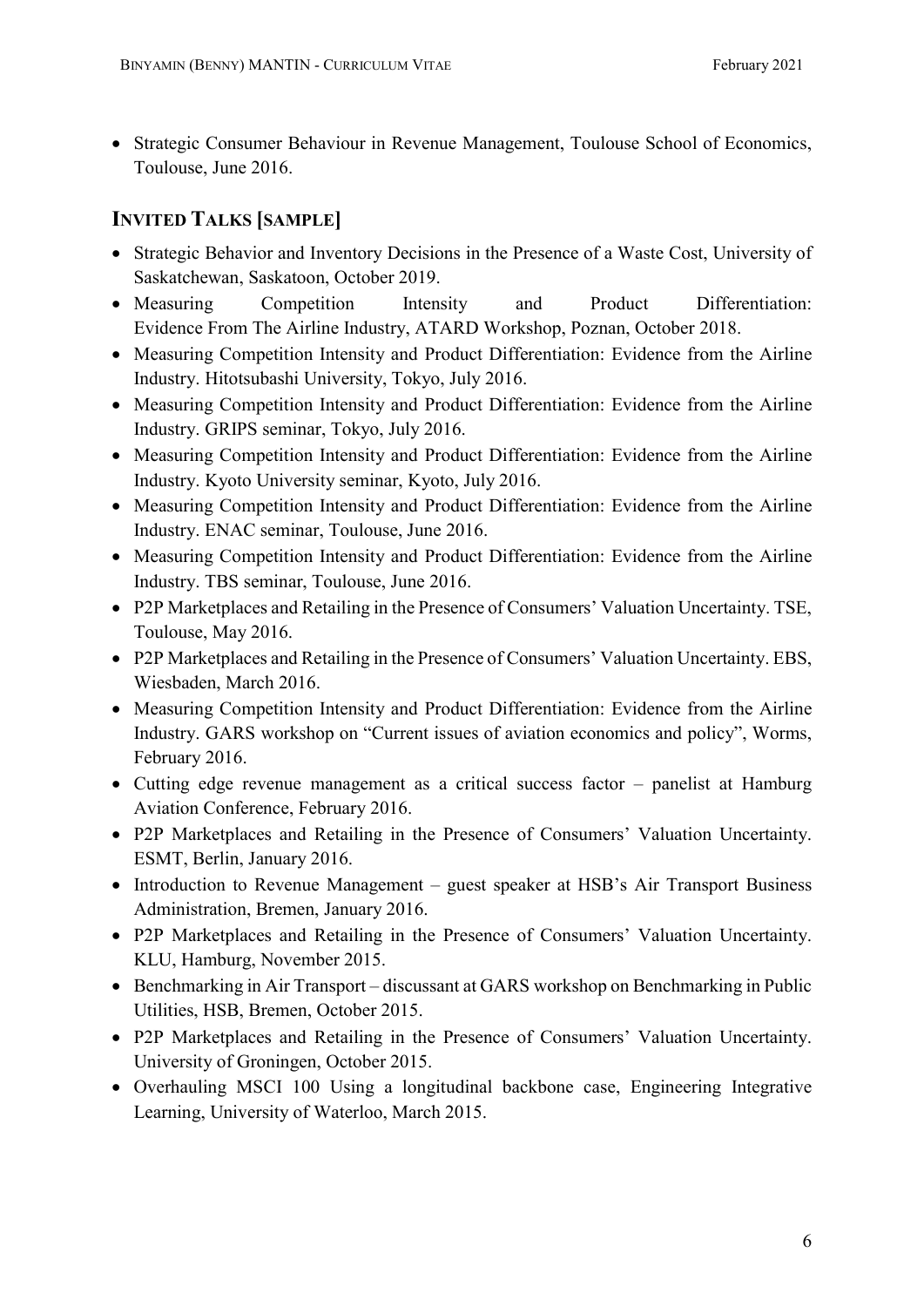- Fare Prediction Websites and Transaction Prices: Empirical Evidence from the Airline Industry. German Aerospace Center (DLR), Institute of Air Transport and Airport Research, Cologne, Germany, August 2014
- Do Fare Prediction Websites Influence Transaction Prices? Empirical Evidence from the Airline Industry. Wilfrid Laurier University, SCM series, January 2014.
- Strategic Consumer, Myopic Retailers. University of Cologne. August 2013.
- Airline Contracts, Government Regulation and the International Airline Market. Anti-Trust Authority, Jerusalem, Israel, July 2013.
- Airline Contracts, Government Regulation and the International Airline Market. The Civil Aviation Authority, Airport City, Israel, July 2013.
- Airline Contracts, Government Regulation and the International Airline Market. University of Tokyo, December 2012.
- Pricing strategies for congested multi-sided airport markets. The University of Kyoto, December 2012
- Pricing strategies for congested multi-sided airport markets. The University of Tokyo, December 2012
- Airline Contracts, Government Regulation and the International Airline Market. University of Cologne. June 2012.
- Airline Contracts, Government Regulation and the International Airline Market. Worms University. June 2012.
- Bargaining in Dual-Format Retailing, Richard Ivey School of Business, University of Western Ontario, March 2012.
- Bargaining in Dual-Format Retailing. PSI conference, Park City, February 2011.
- Airport Governance and Regulation: Airports as One and Two-Sided Markets, UBC, Vancouver, May 2010.
- Dynamic pricing in the presence of strategic and store-switching consumers, University of Toronto, January 2009.
- On Price Volatility in the Airline Industry, The Hebrew University of Jerusalem, December 14, 2008.
- On Dynamic Pricing in the Airline Industry, Dept. of Management Sciences, University of Waterloo, September 22, 2008.
- A Dynamic Pricing Model under Competition, School of Economics and Management, Universidade Católica Portuguesa, Lisbon, May 9, 2007
- A Dynamic Pricing Model under Competition, Olin School of Business, Washington University at St. Louis, April 20, 2007
- A Dynamic Pricing Model under Competition, Dept. of Management Sciences, University of Waterloo, April 17, 2007
- Revenue Management of Perishable Products under Competition, ERIM Seminar, Erasmus University Rotterdam, February 15, 2007
- Revenue Management of Perishable Products under Competition, Universitat Pompeu Fabra, Barcelona, February 13, 2007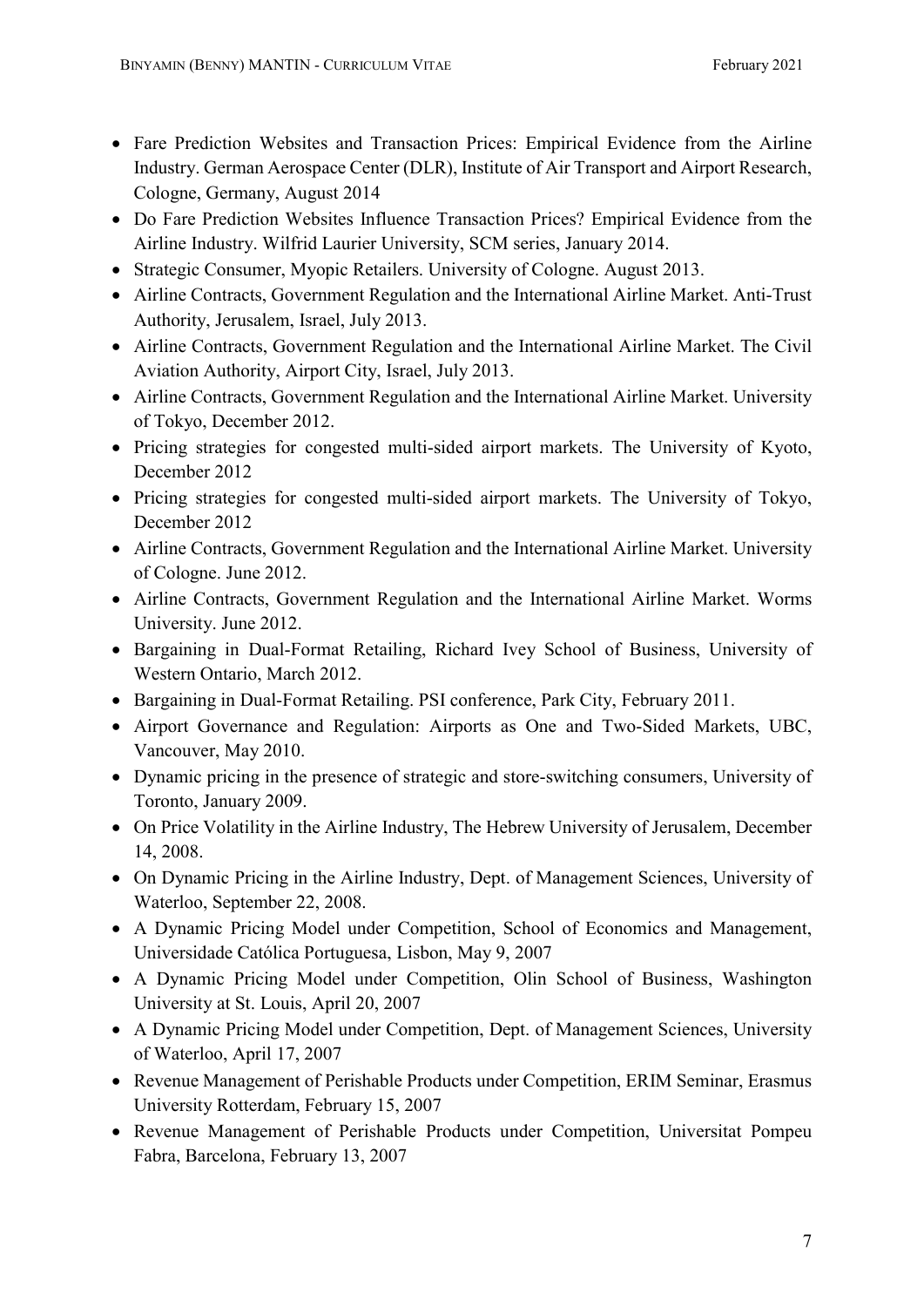- Revenue Management of Perishable Products under Competition, OPLOG Division Seminar, Sauder School of Business, UBC, January 22, 2007
- Revenue Management of Perishable Products under Competition, OPLOG Division Seminar, Sauder School of Business, UBC, March 27, 2006
- A Dynamic Pricing under Duopoly Competition, Industrial Engineering Division Seminar, Tel-Aviv University, December 13, 2005

# CONFERENCE PRESENTATIONS WITH REFEREED ABSTRACTS [SAMPLE]

- Revenue Management with Strategic Consumers: Theory and Behavioural Experiments. M&SOM, Toronto, June 2015.
- Dynamic Capacity Adjustments: The Case of Airline Markets. Kuhmo Nectar, Oslo, June 2015.
- Government and company contracts: The effect on service and prices in international airline markets. Kuhmo Nectar, Toulouse, June 2014.
- On the Effect of Strategic Consumer Behavior: Pricing Evidence from the Airline Industry. M&SOM, INSEAD, Fontainebleau, July, 2013.
- Dynamic pricing under demand uncertainty in the presence of strategic consumers, the  $4<sup>th</sup>$ world conference P&OM, Amsterdam, July 2012.
- Airline Contracts, Government Regulation and the International Airline Market. Kuhmo Nectar, Berlin June 2012.
- Pricing strategies for congested multi-sided airport markets. Kuhmo Nectar, Berlin June 2012.
- Dynamic pricing under demand uncertainty in the presence of strategic consumers, 2011 M&SOM Annual Conference, June 2011, University of Michigan, Ann Arbor.
- Dynamic pricing in the presence of store-switching consumers, M&SOM, June 2010, Technion, Haifa, Israel.
- Dynamic Pricing under Zigzag Competition, M&SOM Conference, Northwestern University, June 28, 2005

# CONFERENCE PRESENTATIONS [SAMPLE]

- Inventory Decisions in the Presence of Strategic Customers: Theory and Behavioral Evidence. INFOMS Conference, Nashville, 2016.
- Inventory Decisions in the Presence of Strategic Customers: Theory and Behavioral Evidence. INFOMS Conference, Philadelphia, 2015.
- The Implications of Airfare Price Volatility on Transacted Prices, Sales and Revenue. GORS conference, Vienna, September 2015.
- Inventory Decisions in the Presence of Strategic Customers: Theory and Behavioral Evidence. MSOM Conference, Toronto, 2015.
- The Implications of Airfare Price Volatility on Transacted Prices, Sales and Revenue. POMS conference, Washington, D.C., May 2015.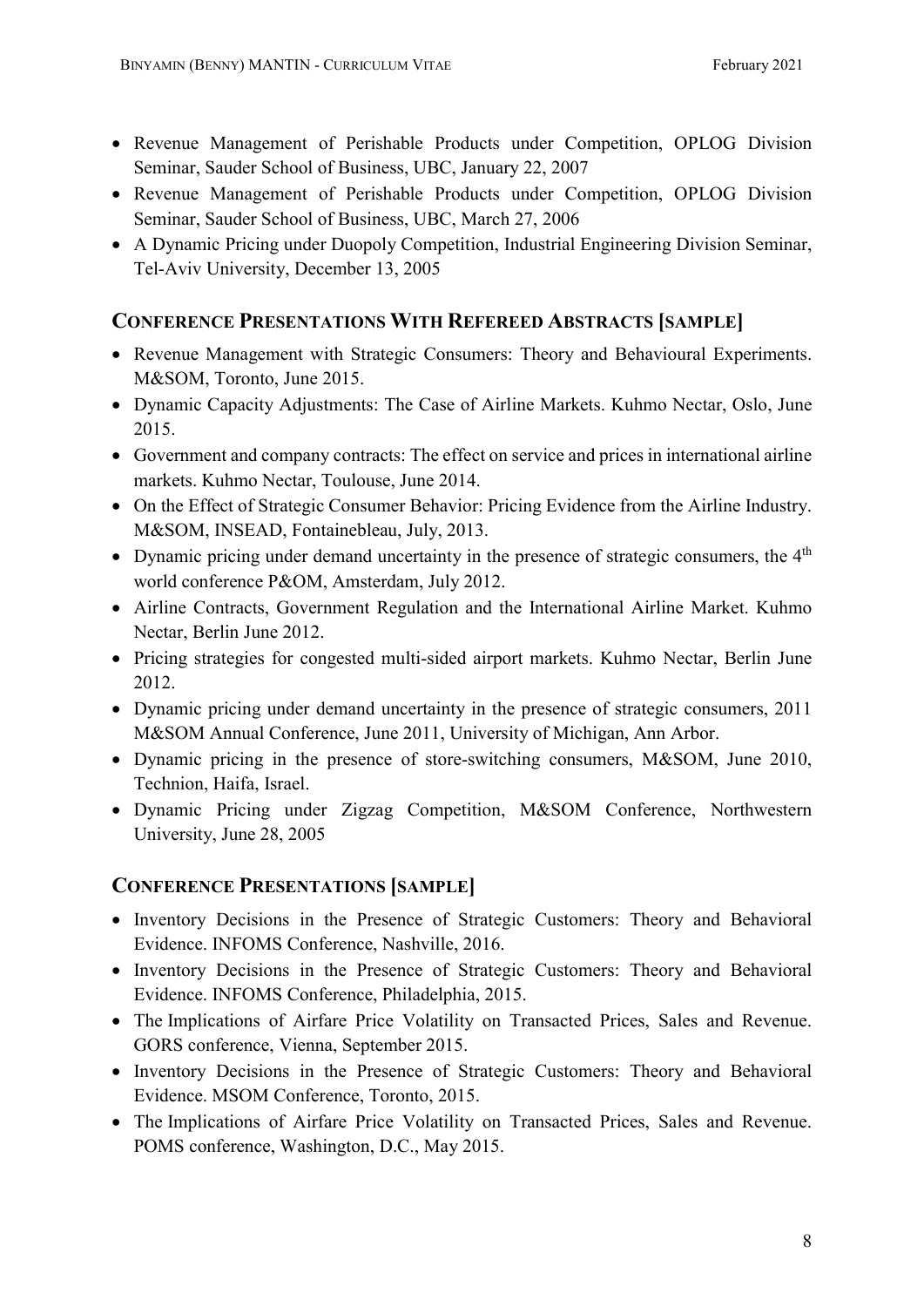- Revenue Management with Strategic Consumers: Theory and Behavioural Experiments. POMS conference, Washington, D.C., May 2015.
- Strategic Consumer, Myopic Retailers. POMS conference, Atlanta, May 2014
- P2P marketplaces and retailing in the presence of mismatch risk. POMS conference, Atlanta, May 2014
- The Implications of Airfare Price Volatility on Transacted Prices, Sales and Revenue. POMS conference, Atlanta, May 2014
- On the Effect of Strategic Consumer Behavior: Pricing Evidence from the Airline Industry. INFORMS Annual Meeting, Minneapolis, October, 2013 (invited)
- Airline Contracts, Government Regulation and the International Airline Market. INFORMS Annual Meeting, Minneapolis, October, 2013 (invited)
- Do fare prediction websites influence transacted prices? Empirical Evidence from the Airline Industry. POMS conference, Denver, May 2013
- Do fare prediction websites influence transacted prices? Empirical Evidence from the Airline Industry. CORS conference, Vancouver, May 2013
- Airline Contracts, Government Regulation and the International Airline Market. INFORMS Annual Meeting, Phoenix, October, 2012 (invited)
- Dynamic pricing under demand uncertainty in the presence of strategic consumers. INFORMS Annual Meeting, Phoenix, October, 2012 (invited)
- Consumer Loyalty, Strategic Behavior and Retailers' Dynamic Pricing Strategy: Theory and Experiments. INFORMS Annual Meeting, Phoenix, October, 2012 (invited)
- Dynamic pricing under demand uncertainty in the presence of strategic consumers, the 12th Annual INFORMS Revenue Management and Pricing Conference, the European School of Management and Technology, Berlin, June 2012.
- Budget Constrained Multimarket Cournot Competition. POMS conference, Chicago, May 2012.
- On Concession and Congestion in Two-Sided Airport Markets. The 16<sup>th</sup> HKSTS International Conference, Hong-Kong, December 2011
- Price Volatility in the Airline Markets: Wait or buy? POMS conference, Vancouver, May 2010.
- Price Volatility in the airline industry, CORS conference, Toronto, June 16, 2009.
- Monopolistic and Duopolistic Dynamic Pricing in the Presence of Strategic Consumers, CORS conference, Toronto, June 15, 2009.
- Price Volatility in the Airline Industry, the 20th annual POMS conference, Orlando, May 3, 2009.
- Dynamic Price Dispersion in Airline Markets, INFORMS Annual Meeting, Washington DC, October 14, 2008 (invited)
- Price Volatility in the Airline Markets, INFORMS Annual Meeting, Washington DC, October 14, 2008 (invited)
- Dynamic Pricing of Perishable Goods for a Monopoly and a Duopoly in the Presence of Strategic Consumers, Revenue management and pricing section viii<sup>th</sup> annual conference, Montréal, June 19, 2008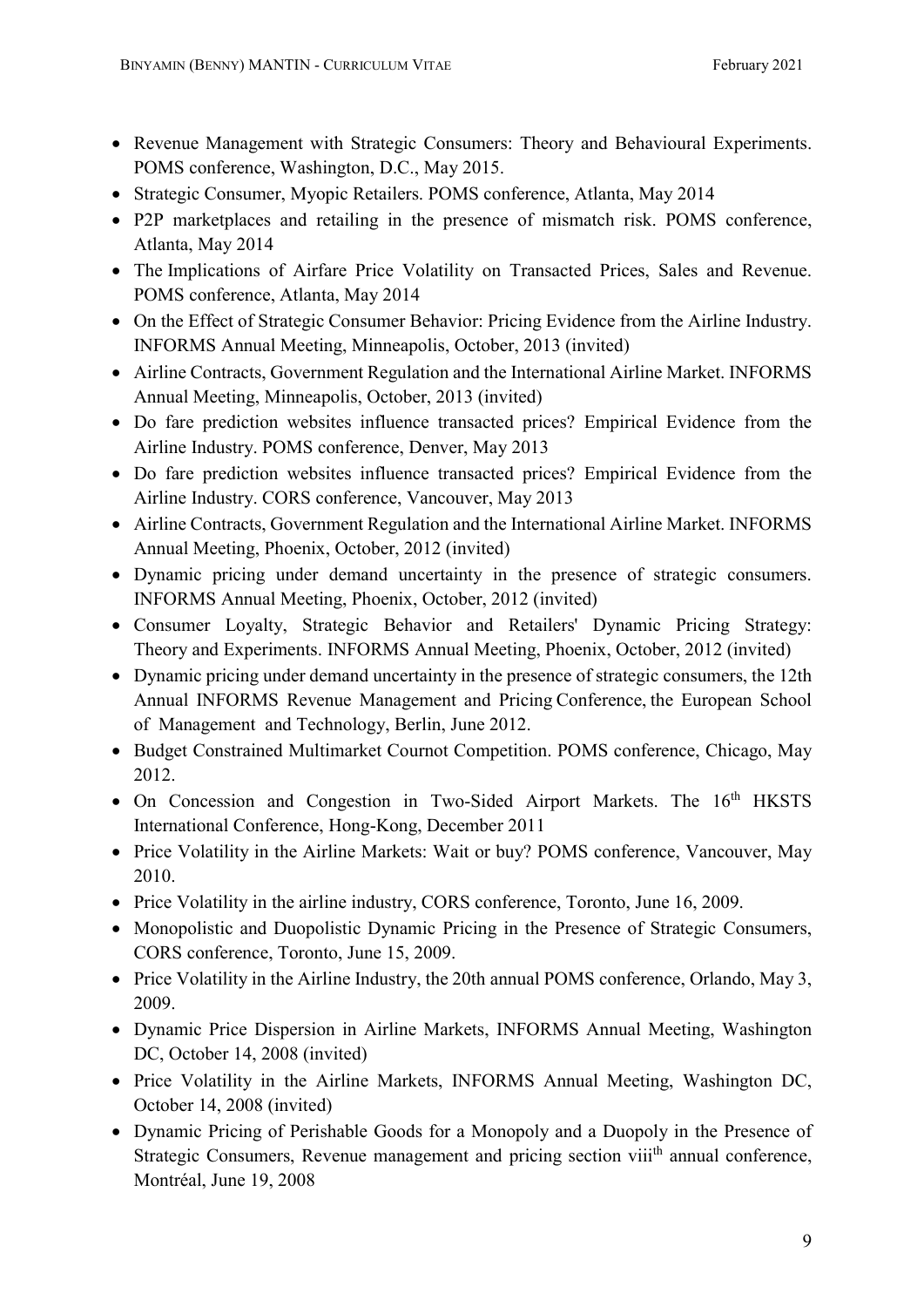- Retailing as a Two-Sided Platform: The Amazon Case, 30th Annual Marketing Science Conference, Vancouver, June 14, 2008
- A Dynamic Pricing Model under Duopoly Competition, INFORMS Annual Meeting, Seattle, November 6, 2007 (invited)
- A Dynamic Pricing Model under Duopoly Competition, CORS Conference, London, May 14, 2007
- Revenue Management of Perishable Products under Competition, INFORMS Annual Meeting, Pittsburgh, November 7, 2006 (invited)
- Revenue Management of Perishable Products under Competition, CORS Conference, Montreal, May 9, 2006
- Dynamic Pricing under Zigzag Competition, INFORMS Annual Meeting, San-Francisco, November 14, 2005 (invited)
- The Structure of the Defense Industry and the Security Needs of the Country: a Differentiated Products Model, Tel-Aviv University's Jaffee Center for Strategic Studies (JCSS) conference on Economics and National Security, May 22, 2002 (invited)

# INDUSTRY AND POLICY PROJECTS/EXPERT OPINION [SAMPLE]

- Revenue Management workshop for Air Malta. 2015.
- Expert Opinion: "Perras, et al v. Boucher, et al" 2014. Wrote the report "On the economic challenges faced by those in the small airline industry in the Kapuskasing area from 1998 to 2010 with a focus on Commercial Aviation".
- Economic Impacts of U.S. Airports. 2013. ACRP 03-28. Report to the Transportation Research Board, National Academy of Sciences, USA. I am an ongoing member of a team that investigates the economic and productivity impact of airports and airport networks at a local and regional level to guide policy makers in their ongoing expenditures decision.
- Weekend effect in airfare pricing. 2013. I have guided the Office of National Statistics, UK, on airfare data collection strategies.
- Airport complementarity: Private vs. Government ownership and welfare gravitation. 2013. I have provided my views to the Airports Economic Regulatory Authority of India on airport privatization.
- Economic Productivity and Transportation Investment Priorities. 2013. NCHRP 02-24. Report to the Transportation Research Board, National Academy of Sciences, USA. I was a member of the team that sought to develop a methodology and guide for incorporating productivity gains in analysis and prioritization of transportation investments.
- Gillen D and B. Mantin. 2012. Analysis of aviation regulation international comparison. Report to the Department of Transport, South Africa. In this report we have undertaken a comprehensive assessment of the organization and governance of aviation and aviation regulation in Argentina, Australia, Brazil, Canada, Germany, and provided recommendations regarding the appropriateness and effectiveness for introduction in South Africa.
- Kraus Carpets: process improvement and scheduling (initial project in 2010, follow up project with two exchange Master's students in 2012)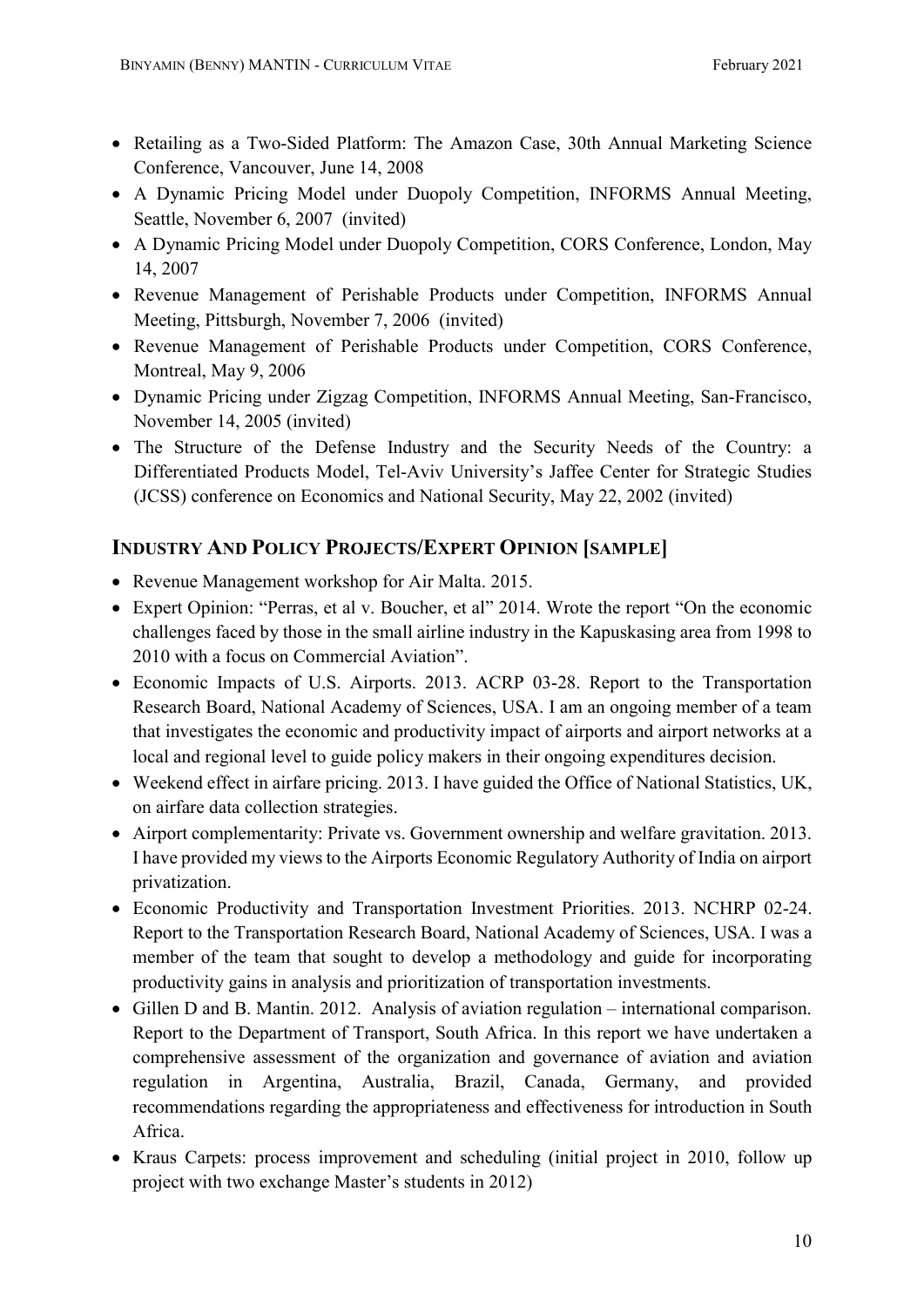WestJet: analysis of dynamic pricing (initial analysis in 2009, master's student thesis in 2011)

# MEDIA & ADDITIONAL EVIDENCE OF IMPACT

- Media:
- 2020
	- o Lëtzebuerger Land, March 20, 2020
	- o The Conversation, together with Xiodan Pan, March 12, 2020
		- $\triangle$  When the coronavirus gets tough, the tough get stockpiling; https://theconversation.com/when-the-coronavirus-gets-tough-the-tough-getstockpiling-133419
		- Le coronavirus se répand, tout comme l'inquiétude des consommateurs ; https://theconversation.com/le-coronavirus-se-repand-tout-comme-linquietude-desconsommateurs-133580
	- o Luxemburger Wort, March 9, 2020, p. 12: Gestörte Lieferketten / Ein Virus trifft die globalisierte Wirtschaft; https://www.wort.lu/de/business/ein-virus-trifft-die-globalisierte-wirtschaft-5e64ff99da2cc1784e357d86
	- o ARD Tagesschau, March 1, 2020: Verkehrswende: Nahverkehr in Luxemburg kostenlos; http://www.tagesschau.de/multimedia/video/video-668391.html
	- o ARD Tagesschau, March 1, 2020: Luxemburg probt die Verkehrswende, https://www.tagesschau.de/ausland/luxemburgoepnv-101.html
	- o ARD Tagesschau, February 29, 2020: Kostenloser ÖPNV ist erst der Anfang, https://www.tagesschau.de/ausland/luxemburg-kostenloser-nahverkehr-101.html
	- o Radio 100,7; February 27, 2002: Wat bréngt Leit dozou, vum Auto op Bus an Zuch ëmzeklammen?, https://www.100komma7.lu/article/aktualiteit/wat-brengt-leit-dozou-vum-auto-opbus-an-zuch-emzeklammen
	- o Paperjam, February 11, 2020: The coronavirus and its impact on global supply chains; https://paperjam.lu/article/thecoronavirus-and-its-impact; Delano: https://delano.lu/d/detail/news/coronavirus-and-its-impact-global-supplychains/209434
	- o Deutschlandfunk, January 3, 2020, Verkehrswende in Luxemburg Bus und Bahn bald kostenlos, https://www.deutschlandfunk.de/verkehrswende-in-luxemburg-busund-bahn-bald-kostenlos.795.de.html?dram:article\_id=467066; Audio: https://ondemand-

mp3.dradio.de/file/dradio/2020/01/03/bus und bahn fuer lau luxemburg fuehrt als erstes land dlf 20200103 0917 10894227.mp3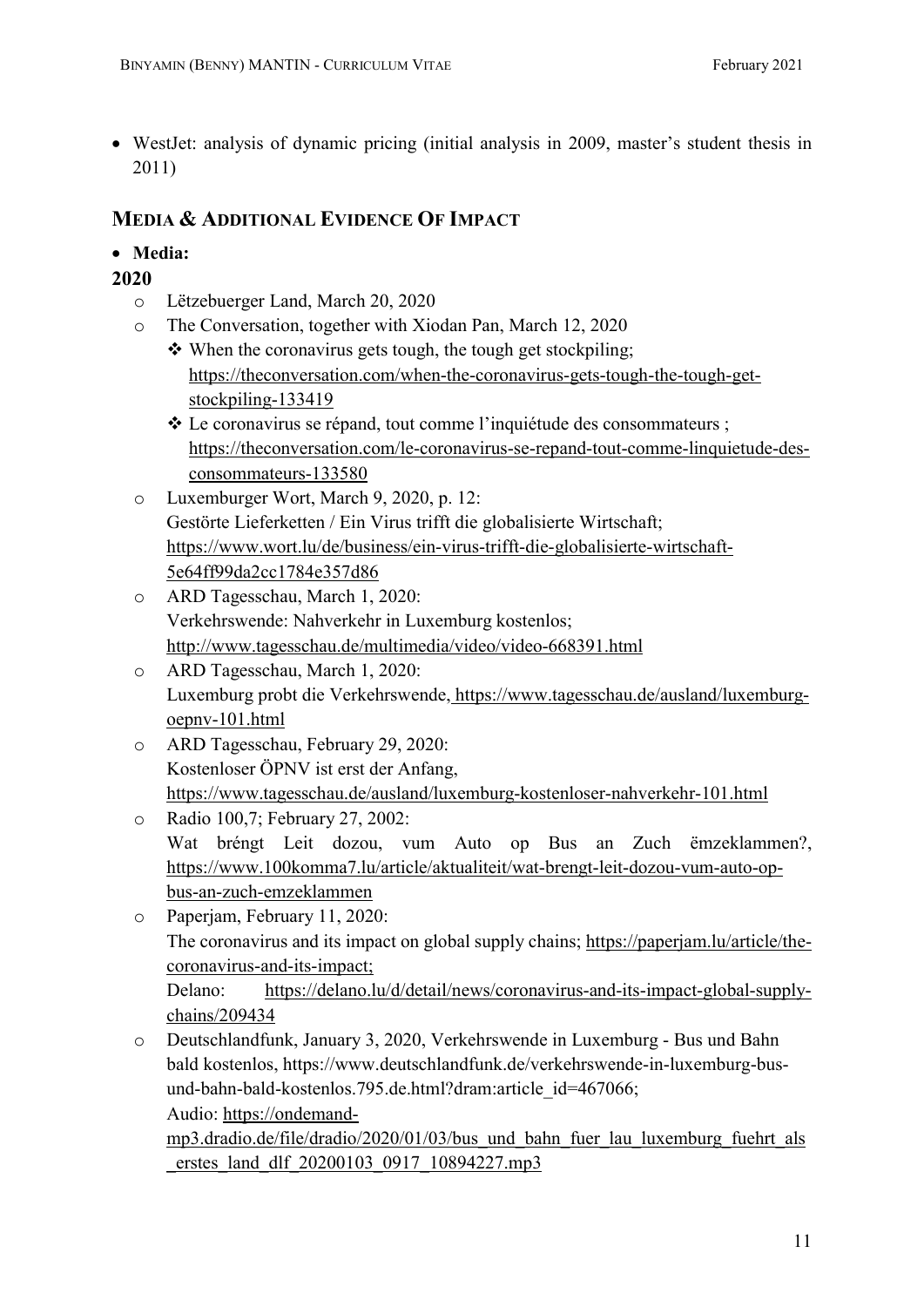- o ARD Tagesschau, January 3, 2020: Luxemburg probt die Verkehrswende, https://www.tagesschau.de/ausland/luxemburgoepnv-101.html; o Bayerischer Rundfunk, January 3, 2020: Kostenloser ÖPNV: Luxemburg probt die Verkehrswende, https://www.br.de/nachrichten/deutschland-welt/kostenloser-oepnv-luxemburg-probtdie-verkehrswende,RmVMV8J 2019 o AHK Debelux Magazine, December 2019/January 2020: Digitalisierung ist kein Hobby, https://bc.pressmatrix.com/de/profiles/2a1622308d65 ahk-debelux/editions/debelux-magazine-5-2019/pages/page/4 o AHK Debelux Magazine, December 2019/January 2020: Künstliche Intelligenz – Immer noch eine Blackbox? https://bc.pressmatrix.com/de/profiles/2a1622308d65-ahk-debelux/editions/debeluxmagazine-5-2019/pages/page/7 o AHK Debelux, Move IT 2019, German: https://125debelux.org/veranstaltungen/move-it-2019/ French: https://125debelux.org/fr/evenements/move-it-2019/ Dutch: https://125debelux.org/nl/evenementen/move-it-2019/ 2018 o Digital Supply Chain Roundtable Series, September 27, 2018: Artificial intelligence – The rise of the machines (and the regulator?), https://wwwen.uni.lu/fdef/department\_of\_economics\_and\_management/luxembourg centre for logistics and supply chain management/news/artificial intelligence the rise of the machines and the regulator o Lëtzebuerger Journal, August 7, 2018: Der Wegbegleiter des Internets der Dinge, https://www.journal.lu/topnavigation/article/der-wegbegleiter-des-internets-der-dinge/ o IT One, June 22, 2018: Artificial Intelligence: Separating the hype from reality, https://www.itone.lu/actualites/artificial-intelligence-separating-hype-reality-0 o Solutions Magazine, June 25, 2018 : L'ai á l'œuvre lors du Luxembourg Analytics Summit, https://www.soluxionsmagazine.com/ai-luxembourg-analytics-summit/ 2017 o Happen (2017): Luxembourg Logistics – Embracing the data-driven revolution, pp. 54-64, https://www.luxinnovation.lu/publication/happen-magazine/ o Luxemburger Wort, September 28, 2017: Künstliche Intelligenz: Erst muss der Chef überzeugt werden,
	- https://www.wort.lu/de/business/kuenstliche-intelligenz-erst-muss-der-chefueberzeugt-werden-59cbe44156202b51b13c407e
	- o L'essentiel, January 10, 2017: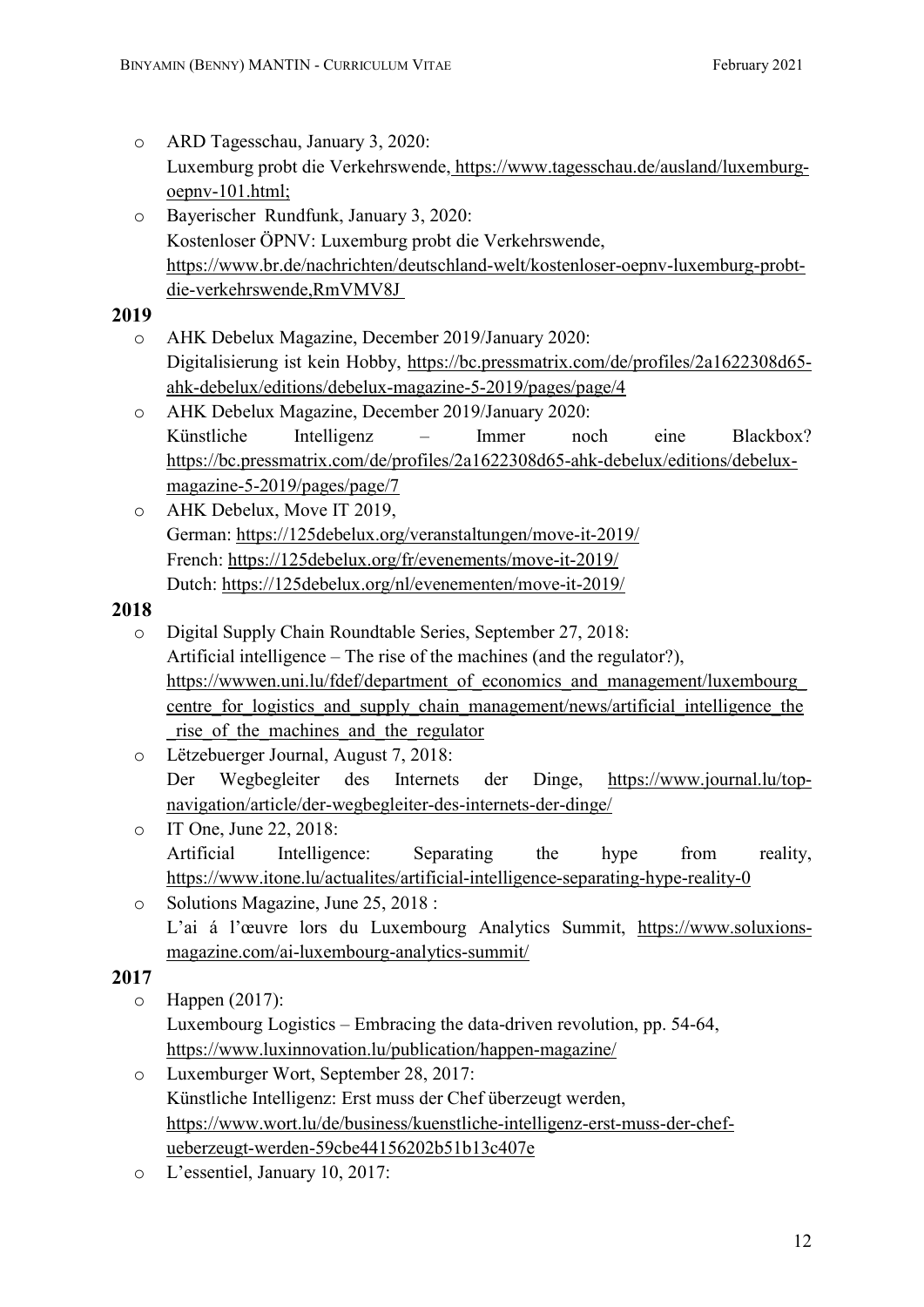Benny Mantin, directeur du Centre for Logistics,

http://www.lessentiel.lu/fr/luxembourg/story/benny-mantin-directeur-du-centre-forlogistics-11680989

- o Supply Chain Management Review, January 12, 2017: Benny Mantin appointed Director of the Luxembourg Centre for Logistics and Supply Chain Management, https://www.scmr.com/article/benny\_mantin\_appointed\_director\_of\_the\_luxembourg \_centre\_for\_logistics\_and
- o Luxembourg Chronicle, January 11, 2017: Luxembourg Centre for Logistics and Supply Chain Management appoints new director, https://chronicle.lu/category/universities/20093-luxembourg-centre-forlogistics-and-supply-chain-management-appoints-new-director
- o AHK Debelux Magazine, https://issuu.com/ahkdebelux/docs/debelux\_magazine\_december\_2017

#### 2014

- o BBC radio's Newshour: Interviewed by host, James Coomarasamy, about airlines' route planning and economics following the disaster in Ukraine. July 30, 2014.
- Other:
	- o A visualization tool using airline market share data for the US domestic market that directly cites my work: http://www.cs.umn.edu/~groves/airhhi/. The visualization allows for interactive exploration of market concentration over time at both the city and route (itinerary origin-destination pair) levels.
	- o Two of my works are cited on the case study "Case: Predicting the price of airline tickets over time - farecast.com" which can be found on http://www.chrissnijders.com/CaseFiles2011/jv/case.html

# AWARDS, HONORS, & GRANTS

- NSERC Discovery Grants Program Individual: 2015-2019, \$20,000 per annum
- UW/SSHRC 4A Award Insight Grant, 2014: \$8,000.
- NSERC Engage: A Dynamic Pricing and Revenue Management Algorithm for a Ride-Share Commuting System, 2013: \$25,000
- German Academic Exchange Service (Deutscher Akademischer Austauschdienst, DAAD), (one month) faculty research visit grant, 2012:  $\epsilon$ 1,729.
- MITACS, Project Portfolio Management for Large Portfolios, 2010, non NCE Federal: \$30,000, NCE Federal: \$10,000
- NSERC Discovery Grants Program Individual: 2009-2014, \$19,000 per annum
- NSERC Discovery Grants Program Individual: 2011-2014, \$5,000 per annum
- UW/SSHRC Seed Grant, 2008: \$4,285
- INFORMS Doctoral Colloquium Participation, 2006
- SSHRC (Social Sciences and Humanities Research Council of Canada) Doctoral Fellowship, 2004-2006
- E. D. MacPhee Memorial Fellowship, UBC, 2002-2005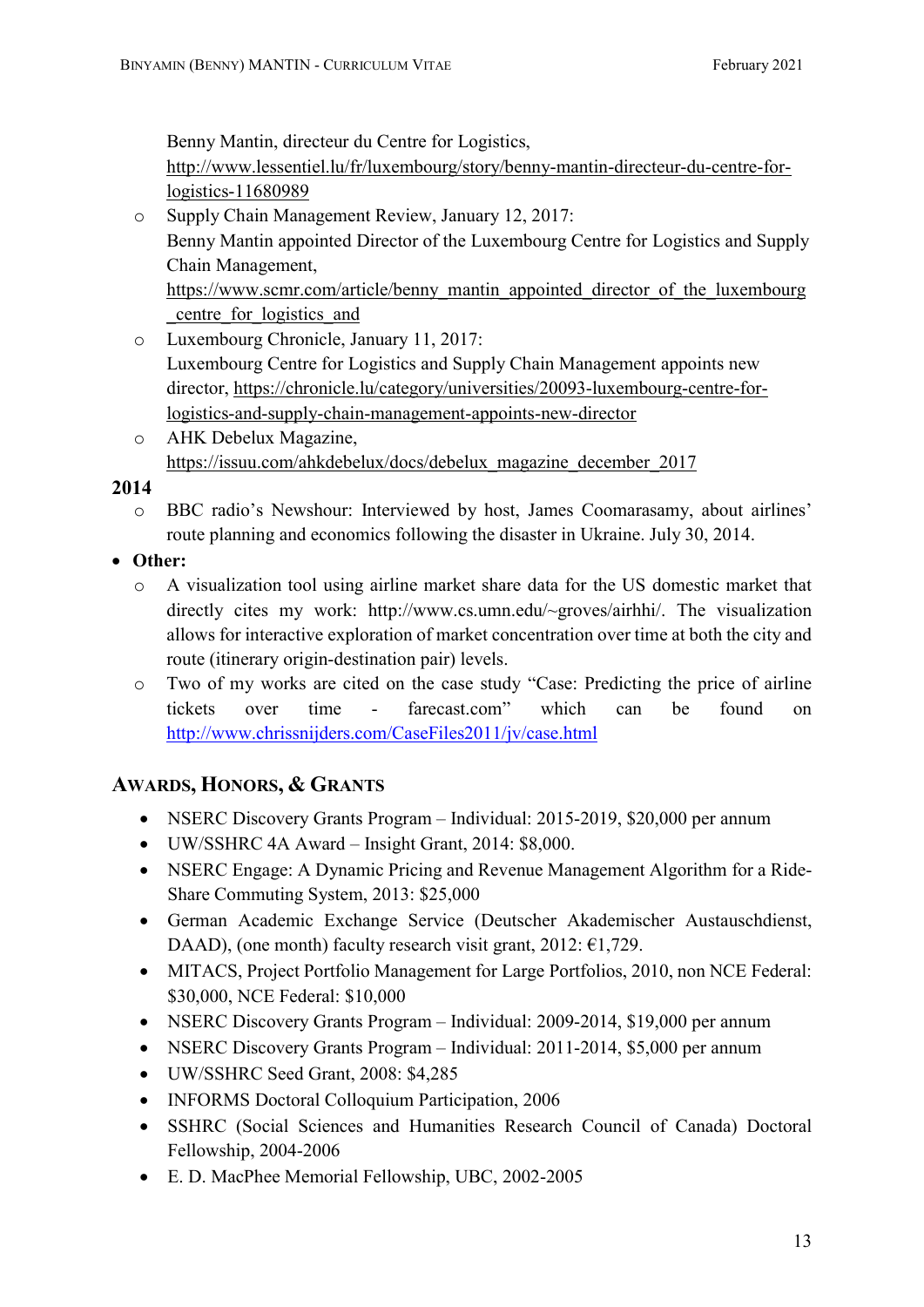- Faculty of Graduate Studies Partial International Fee Scholarship, UBC, 2002-2003
- Leslie G. J. Wong Memorial Scholarship, UBC, 2002-2003
- German Academic Exchange Service (Deutscher Akademischer Austauschdienst, DAAD), (one month) intensive language course scholarship, 2001

# STUDENT SUPERVISION

#### PhD

- PhD.1 Ganesh Balasubramanian. Co-supervised (Sachin Jayaswal). Indian Institute of Management Ahmedabad
- PhD.2 You Wu. In progress. Co-supervised (Anne Lange)
- PhD.3 Nicole Perez-Becker. In progress. Co-supervised (Joachim Arts)
- PhD.4 Weichun Chen. In Progress. Co-supervised (Bo Li). Tianjin University.
- PhD.5 Xiaodan Pan, 2018. Consumer Stockpiling. Co-supervised (Martin Dresner). University of Maryland. Currently an Assistant Professor at Concordia University
- PhD.6 Jian Liu, 2014. At Institute of Systems Engineering, School of Economics and Management, Southeast University, Nanjing, China. I supervised Jian on two of her papers (out of 5).
- PhD.7 Mark Zschocke, 2011, co-supervised (Elizabeth M Jewkes), now at Fibernetics (previously a partner at Open Options, Inc.) Thesis: Competitive Project Portfolio Management.

#### Master

- M.1 Lannois Carroll-Woolery, in progress.
- M.2 Zach Gafni, 2016, co-supervised (Hussein Naseraldin) Procurement Allocation Policy in Outsourcing under Commercial and Operational Constraints. Ort Braude.
- M.3 Sebastian Bock, 2016, co-supervised (Hans-Martin Niemeier, Peter Forsyth). Chapter 11 and the North Atlantic Market. Hochschule Bremen.
- M.4 Shengling Wu, MMSc, 2014. Worked on the NSHRC/Engage project A Dynamic Pricing and Revenue Management Algorithm for a Ride-Share Commuting System.
- M.5 Lifei Jiang, MASc, 2014, co-supervised (Stanko Dimitrov). P2P marketplaces and retailing in the presence of mismatch risk
- M.6 Lin Yang, MASc, 2014, co-supervised (Stanko Dimitrov). Pricing Virtual Goods: Using Intervention Analysis and Products' Usage Data.
- M.7 Patricia Ann Theresa Josefchak, MMSc, withdrew from the MASc in 2012 upon completion of research paper. Thesis: Offsets and Public Procurement.
- M.8 Zdzislaw Wapiennik, MASc, 2012, now at Echologics. Thesis: Ascertaining the Effects of Malevolent Acts in Developing Market on the Stock Returns of Firms Operating in Those Markets.
- M.9 Lars Gehrke, Exchange student at Master's level, 2012. Thesis: Development of a Solution for the Calculation of Needed Material for the Beaming Operation at Kraus Carpet LP. Joint with Julian Siegmund.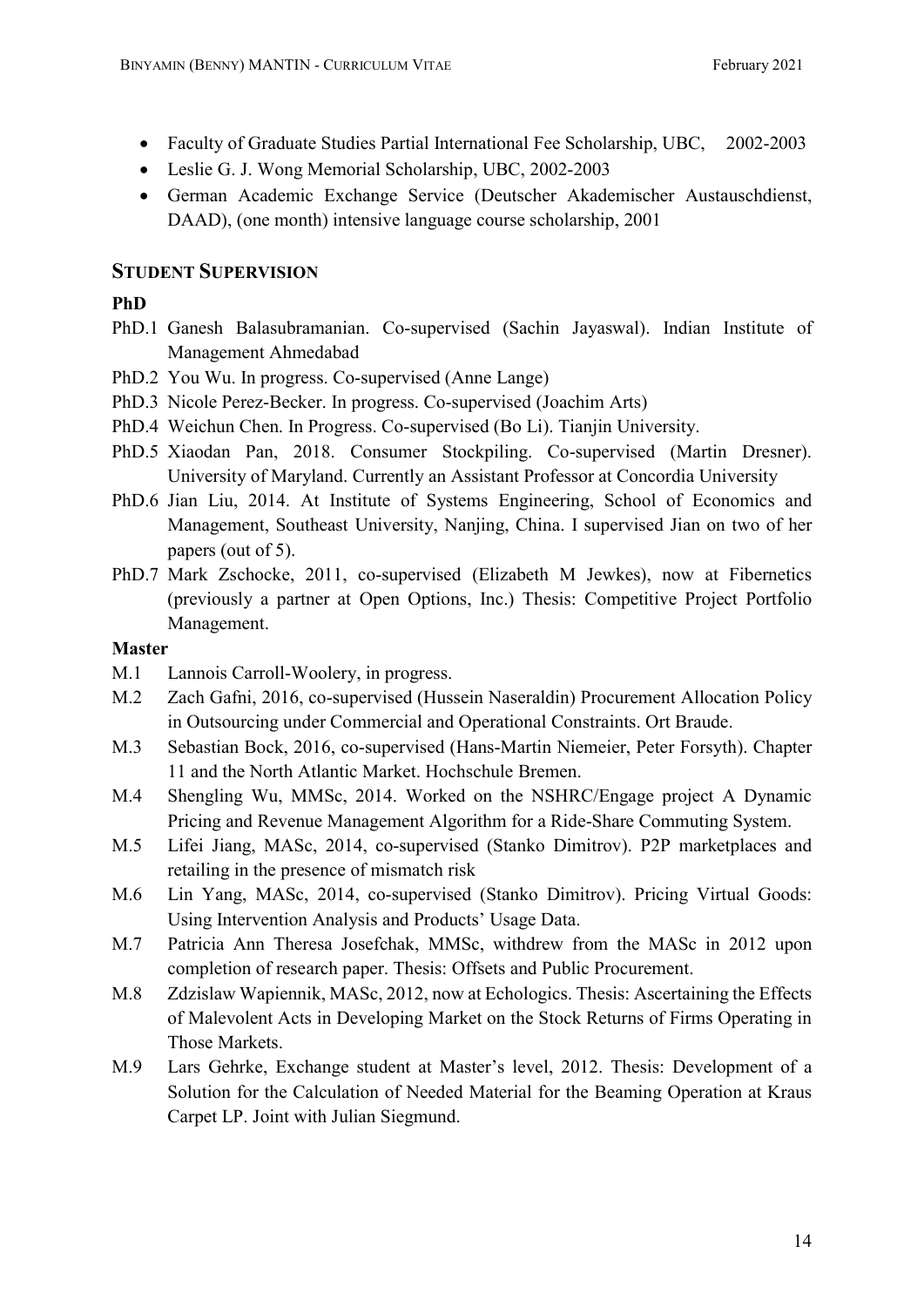- M.10 Julian Siegmund, Exchange student at Master's level, 2012. Thesis: Development of a Solution for the Calculation of Needed Material for the Beaming Operation at Kraus Carpet LP. Joint with Lars Gehrke.
- M.11 Mehrdad Varedi, MASc. 2011, now at Diamond Municipal Solutions. Thesis: Forecasting seat sales in passenger airlines: introducing the round-trip model
- M.12 Olive EunMi Lee, MASc. 2011. Thesis: Dynamic Pricing in The Presence of Strategic Consumer with Product and Intertemporal Substitution
- M.13 Yinhan Meng, MASc. 2011, now at the University of Waterloo. Thesis: Dynamic pricing under demand uncertainty in the presence of strategic consumers.
- M.14 Ray Ramasra, MASc. 2011, now at CIBC. Thesis: Inventory Decisions for the Price Setting Retailer: Extensions to the EOQ Setting.
- M.15 Jen-Hung Edward Wang, MASc. 2009, now at Walt Disney World. Thesis: Determinants of Profitability and Recovery from Shocks: the case of the U.S. Domestic Airline Industry.

# Master Project Advisor (at ITU)

- MP.1 Süleyman Serdar Yağci, 2015. Payment System Management
- MP.2 Fatma Elif Demirhan, 2015. Exploring Price Volatility and Implication on Transacted Prices at Turkish Airlines
- MP.3 Tülin Başiplikçi, 2015. Managing Irregular Operations: Reducing the consequences of disruption events for Turkish Airlines (co-advised with David Gillen)
- MP.4 Bertan Ceviren, 2015. Sustainable or not? The business models of Gulf Carriers and Turkish Airlines

# Undergraduate

- U.1 Utkarsh Garg, Raymond See, Hassan Waheed, and Tanay Bokaria. MSCI401/402 Management Engineering Design project, in progress. Project: Inventory Control Mechanism for Tooling and General Maintenance Inventory.
- U.2 Jalabi Amer, Nikita Kumar, Abier Ali Mahmoud, and Karim Naguib. MSCI401/402 Management Engineering Design project, 2014-2015. Project: Process improvement and redesign at Rockwell Automation.
- U.3 Yu Jane Zhang. 2013 (Fall). Project: Shall firms guarantee upgrades, and what are the implications for quality choices?
- U.4 Arun Mistry, Dong-Min (Christine) Lee, Johnathan Fisseha, and Xiaotian (Josse) Ma, MSCI401/402 Management Engineering Design project, 2012-2013. Project: Airline Market Entry Decision Making.
- U.5 Dhanusha Ambagahawita, Jordan Frost, and Andrew Novokowsky, MSCI401/402 Management Engineering Design project, 2011-2012. Project: ACMS Export Inc.'s Inventory Management System.
- U.6 Stephen Chang, 2011. Project: Flight-Price Movement and Purchase Timing, Term Project.
- U.7 Bennet Müllem, 2008. Project: Virtual code-sharing in the U.S airline industry, Term Project.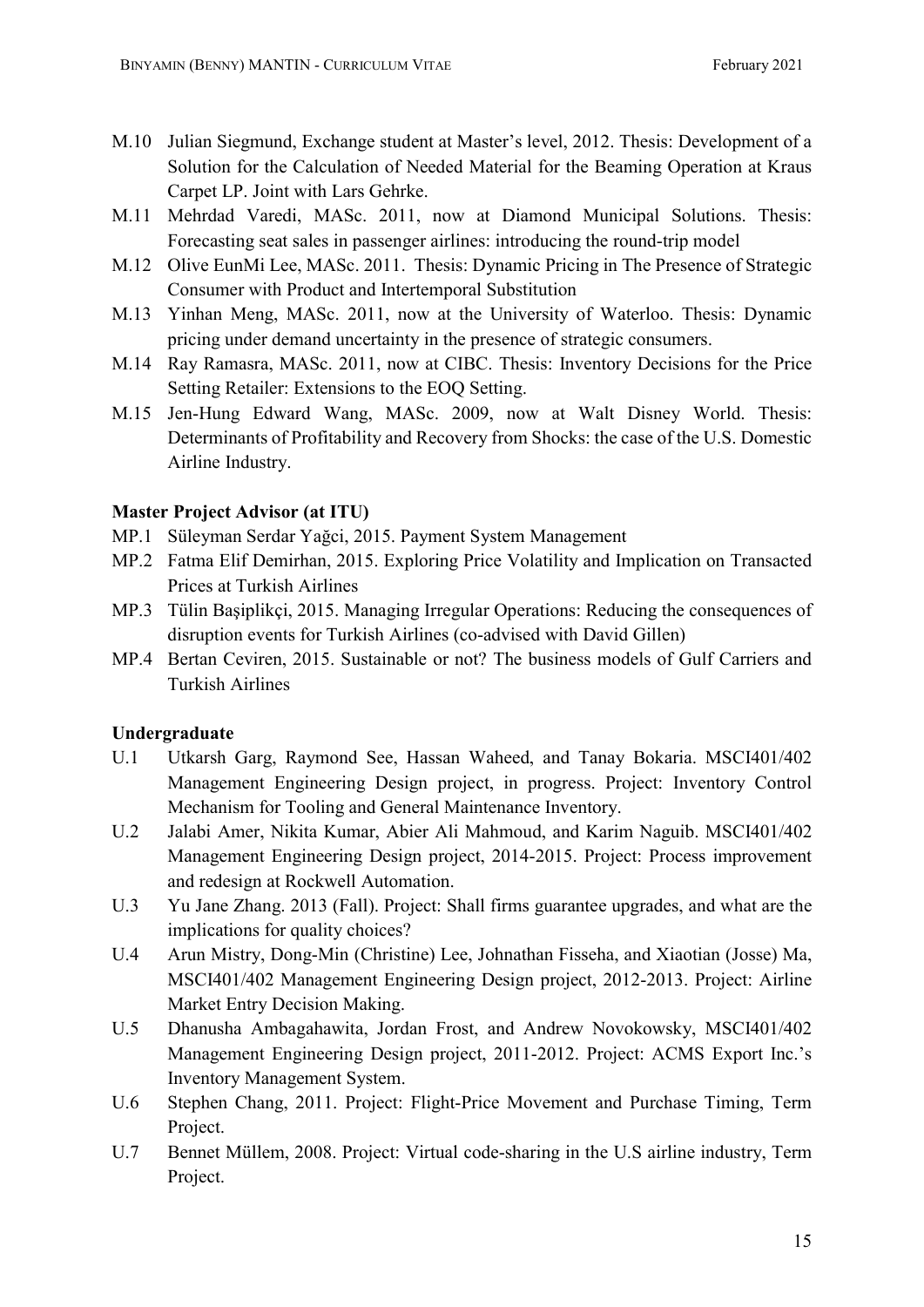# TEACHING EXPERIENCE:

#### Courses Taught:

At the University of Luxembourg:

- Pricing and Revenue Management (annual since 2018)
- PhD course: Game Theory in Supply Chain Management (2019, 2021)

At the University of British Columbia:

- COMM 399: Logistics and Operations Management (Fall 2006)
- COMM 291 Applications of Statistics in Business (Winter 2006) At the University of Waterloo:
- MSCI 100 Management Engineering Concepts (F2014, F2013, F2012, F2011, F2010) (double teaching load)
- MSCI 261 Engineering Economics (S2009 two sections)
- MSCI 432 Production and Service Operations Management (F2016, W2015, F2014, W2012, F2011, W2011, W2010 two sections, F2009, W2009, S2008)
- MSCI 633 Production and Inventory Management (W2015, W2014, W2013, W2010) – co-listed with MSCI 432)
- MSCI 700 Topics in Operations Research and Management: Topics in Pricing and Revenue Management: Directed Reading (W2009)

At The Aviation Institute of Istanbul Technical University (ITU):

M.Sc. In Air Transport Management (partnership between Turkish Airlines and Boeing):

- Logistics Management in Air Transportation (June 2014, December 2014, December 2015)
- Advance Information Systems and Business Analytics for Air Transportation (June 2015, May 2016)

At Western University (Canada):

- ECONOMICS 2166G Economics of Air Transportation (Winter 2013)
- At the University of Cologne:
- Cologne International Summer University (CISU) 2013 Operations Management Undergraduate level (Summer 2013)
- Cologne International Summer University (CISU) 2014 Topics in Operations Management – graduate level (Summer 2014)
- Cologne International Summer University (CISU) Inventory and Revenue Management – graduate level (Summer 2015); undergraduate level (Summer 2016)

At the Kühne Logistics University (KLU):

• Sourcing and Procurement Management - Graduate level (Fall 2015)

# Course Development:

- Uni.lu: PRM, GT in SC
- MSCI 100: F2013 and F2012
- $\bullet$  MSCI 633: W2013
- ITU Logistics Management for Air Transportation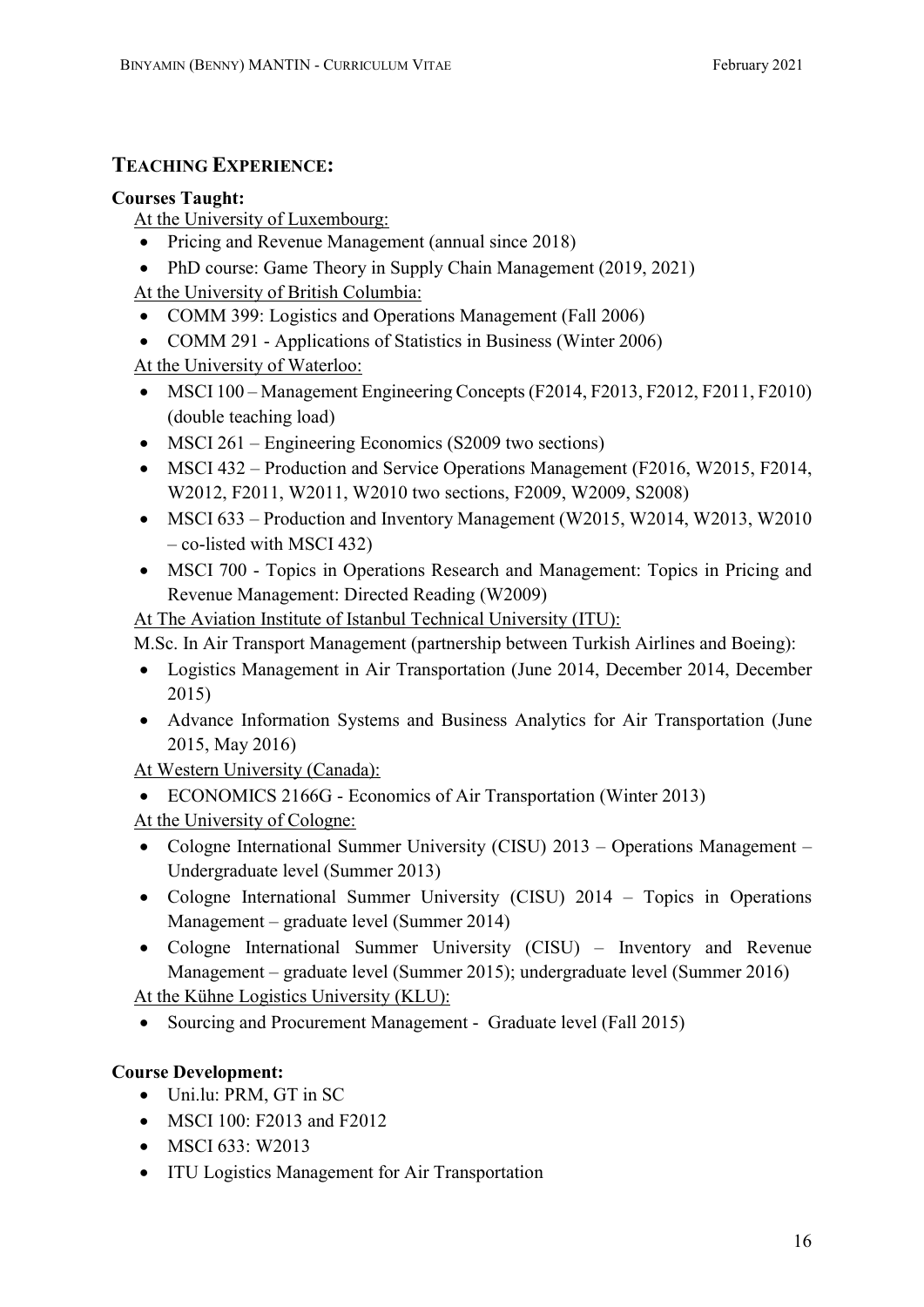- ITU Advance Information Systems and Business Analytics in Air Transportation
- $\bullet$  ECONOMICS 2166G: W2013
- CISU: S2013, S2014
- The KLU: Sourcing and Procurement Management

# PRIOR WORK EXPERIENCE

- 1997-2001: Senior Academic Officer in the Communication, Control and Computers Section of the Planning Branch of the Israel Defence Forces (IDF). Responsibilities: Analysis, approval and monitoring of major projects as well as annual and multi-year plan and control budget and projects.
- 1996-1997: Consultant at Operation, Information, Control (O.I.C.), Israel. Responsibilities: Process modeling and analysis as well as application of ABC cost accounting method (activities-based costing).

# PROFESSIONAL MEMBERSHIPS

- INFORMS (M&SOM, Marketing Science, Revenue Management and Pricing)
- Canadian Operational Research Society (CORS)
- Production and Operations Management Society (POMS)
- International Transportation Economics Association (ITEA)
- German Aviation Research Society (GARS)

# **SERVICE**

# Thesis reader:

- Master's:
	- o Abbas Attarwala (2016)
	- o Mohammadreza Farahani (2015)
	- $\circ$  Yan Wang (2015)
	- o Ruiqi Yan (2014)
	- o Forough Pourhossein (2014)
	- o Razib Alam (2014)
	- o Mustafa Demirbilek (2013)
	- o Raymond Kwong (2012)
	- o Daniel Bayer (2012)
	- o Mahsa Shateri (2011)
	- o Elspeth Clair Adams (2010)
	- o Christie Kong (2010)
	- o Hisatoshi Kurehira (2009)
	- o Mark Zschocke (2008)
	- o Mohammad Majedi (2008)
- Examiner delegate for Ismael El-Samahy's PhD thesis (2008).
- PhD chair: Keyvan Kasiri (2013) UW, System Design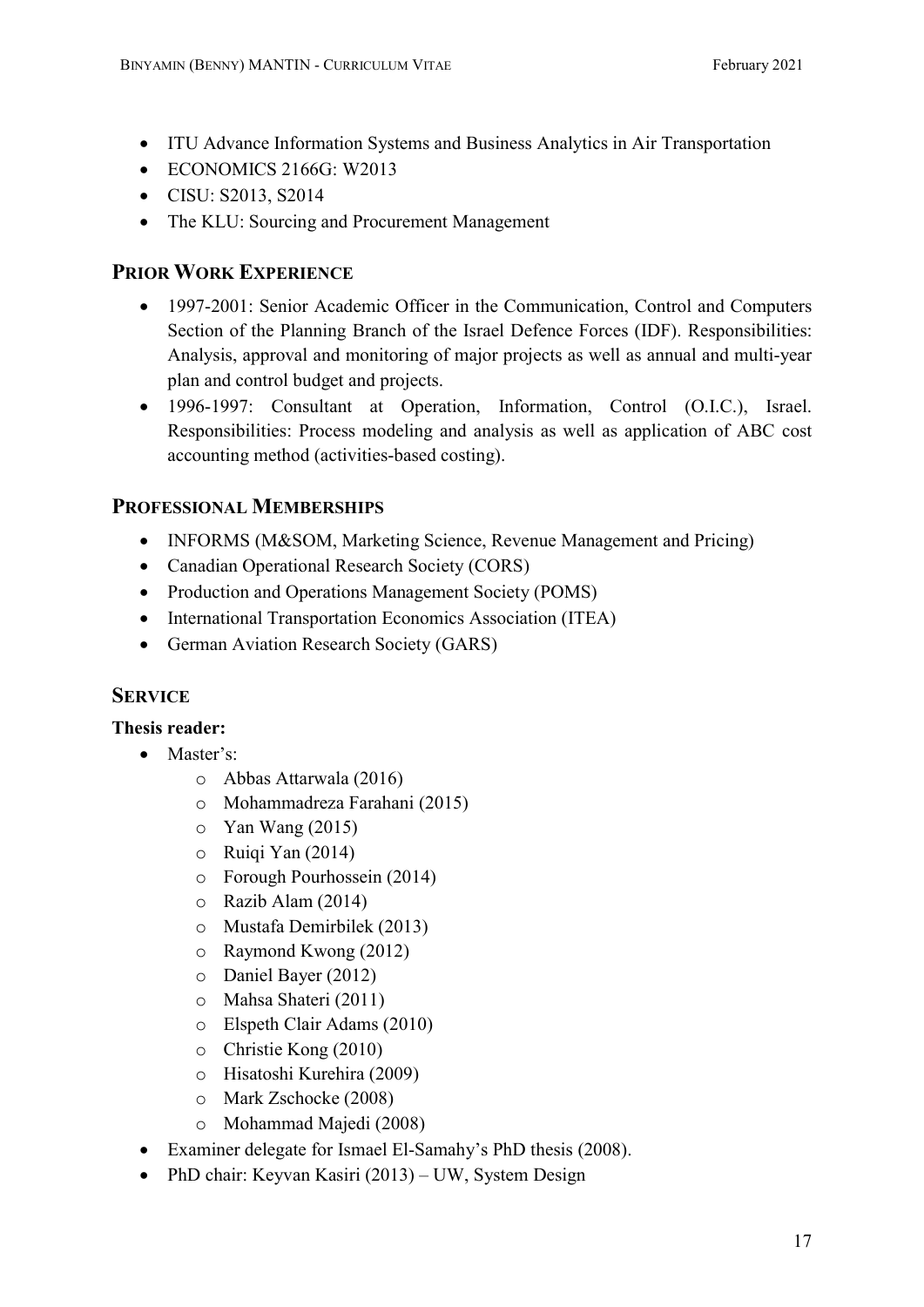#### Internal:

- Head of Research Committee, FDEF, since 2019.
- E&P (Examination and Promotion) officer March-August 2015.
	- o The E&P committee resolves students' petitions brought up for decisions generally relating to academic standing.
	- o The E&P officer reviews students' petitions, summarizes and presents the requests and additional relevant factors.
- Chair nominating committee Department of Management Sciences (2013)
	- o The committee consulted with members of the department to identify, seek, and interview the best candidates, internally and externally, to lead the department.
- Dept. seminar series coordinator (since 2009)
	- o The coordinator invites 10-20 speakers annually accounting for the department's different areas of interest, manages the speakers' visits, and the budget.
- DUGS (Department Undergraduate Studies) committee member (since 2009)
	- o The committee oversees all aspects pertaining to the Management Engineering undergraduate program and other undergraduate courses offered by the department
- CEAB (Canadian Engineering Accreditation Board) accreditation committee member (2011, 2012)
	- o Following the successful initial accreditation of the Management Engineering program, the process was folded into the DUGS committee
- WEEF (Waterloo Engineering Endowment Foundation) application (2010)
	- o To promote excellence in engineering teaching we have successfully applied to purchase a conveyer system
- $\bullet$  3A class prof. (2010)
- Fraser Award referee, UW (2008, 2009, 2013, 2015)
- March break open house (2009, 2011)
- ExpecTAtion faculty mentor  $(2010)$

# External:

- POMS Pricing and Revenue Management Track co-chair (2016)
- Journal reviewer:
	- o Management Science
	- o Operations Research
	- o Manufacturing & Service Operations Management
	- o Production and Operations Management
	- o European Journal of Operations Research
	- o Naval Research Logistics
	- o Flexible Services and Manufacturing
	- o Transportation Research Part A